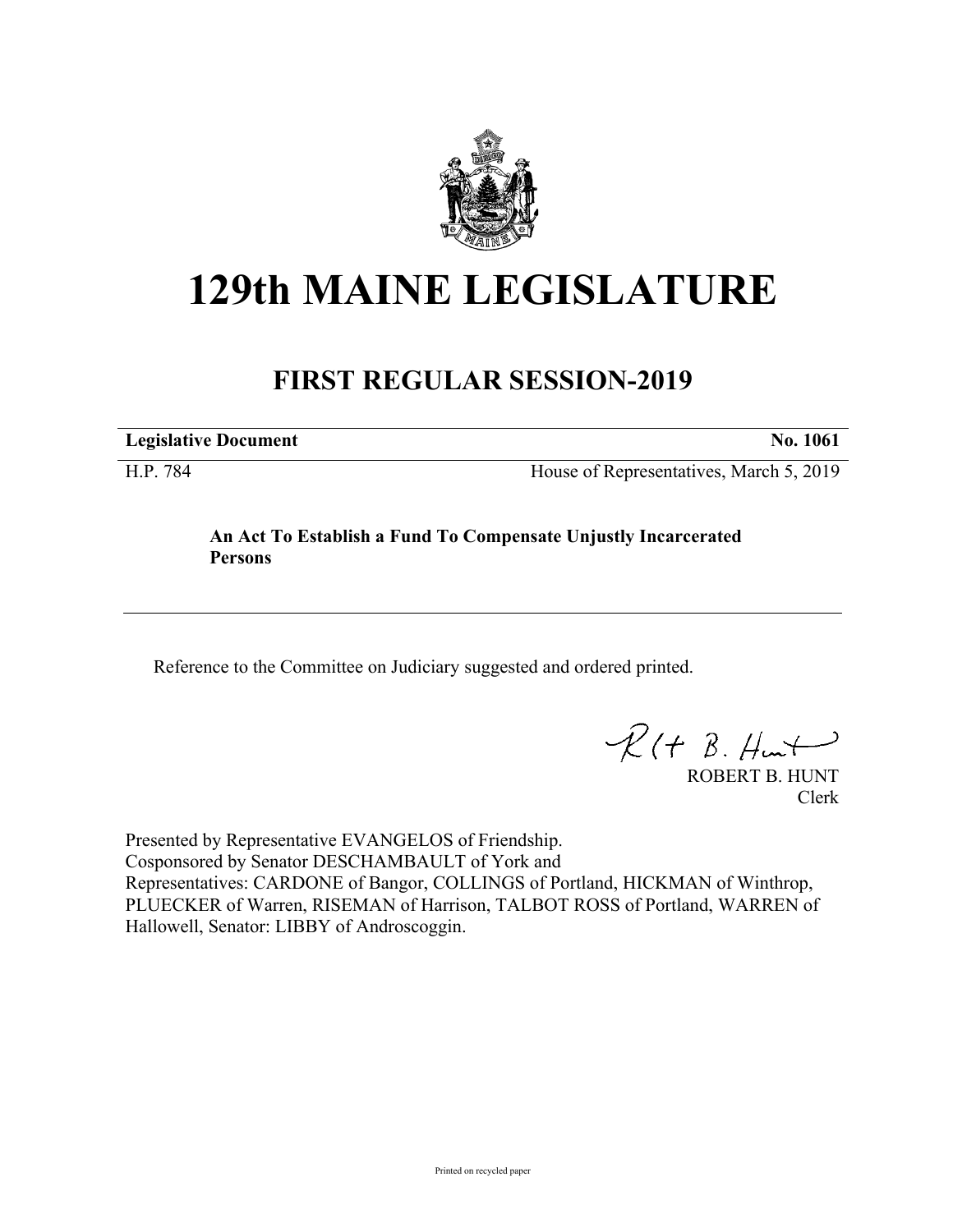| 1                                | Be it enacted by the People of the State of Maine as follows:                                                                                                                                                                                                                                                                                                                                                                                                                                                                                                                                                                         |
|----------------------------------|---------------------------------------------------------------------------------------------------------------------------------------------------------------------------------------------------------------------------------------------------------------------------------------------------------------------------------------------------------------------------------------------------------------------------------------------------------------------------------------------------------------------------------------------------------------------------------------------------------------------------------------|
| $\overline{2}$                   | Sec. 1. 5 MRSA §1524 is enacted to read:                                                                                                                                                                                                                                                                                                                                                                                                                                                                                                                                                                                              |
| 3                                | §1524. Unjustly Incarcerated Persons Compensation Fund established                                                                                                                                                                                                                                                                                                                                                                                                                                                                                                                                                                    |
| 4<br>5<br>6<br>7<br>8<br>9<br>10 | The Unjustly Incarcerated Persons Compensation Fund, referred to in this section as<br>"the compensation fund," is established as a nonlapsing fund. The compensation fund<br>receives funds allocated or transferred by the Legislature from the unappropriated surplus<br>of the General Fund. The State Controller shall disburse funds in accordance with the<br>provisions established under chapter 603. The State Controller shall provide quarterly<br>financial reports regarding the compensation fund to the joint standing committee of the<br>Legislature having jurisdiction over appropriations and financial affairs. |
| 11                               | Sec. 2. 5 MRSA c. 603 is enacted to read:                                                                                                                                                                                                                                                                                                                                                                                                                                                                                                                                                                                             |
| 12                               | <b>CHAPTER 603</b>                                                                                                                                                                                                                                                                                                                                                                                                                                                                                                                                                                                                                    |
| 13                               | UNJUSTLY INCARCERATED PERSONS COMPENSATION FUND                                                                                                                                                                                                                                                                                                                                                                                                                                                                                                                                                                                       |
| 14                               | §22101. Compensation payments                                                                                                                                                                                                                                                                                                                                                                                                                                                                                                                                                                                                         |
| 15<br>16<br>17                   | The State Controller shall make compensation payments in the amounts directed by<br>this chapter to persons entitled to compensation from the Unjustly Incarcerated Persons<br>Compensation Fund established in section 1524.                                                                                                                                                                                                                                                                                                                                                                                                         |
| 18                               | §22102. Persons entitled to compensation                                                                                                                                                                                                                                                                                                                                                                                                                                                                                                                                                                                              |
| 19                               | <b>1. Requirements.</b> A person is entitled to compensation if:                                                                                                                                                                                                                                                                                                                                                                                                                                                                                                                                                                      |
| 20<br>21                         | A. The person has served in whole or in part a sentence of imprisonment under the<br>laws of this State; and                                                                                                                                                                                                                                                                                                                                                                                                                                                                                                                          |
| 22                               | B. The person:                                                                                                                                                                                                                                                                                                                                                                                                                                                                                                                                                                                                                        |
| 23<br>24                         | (1) Has received a full and free pardon on the basis of innocence for the crime<br>for which the person was sentenced;                                                                                                                                                                                                                                                                                                                                                                                                                                                                                                                |
| 25<br>26<br>27                   | (2) Has been granted relief in accordance with a writ of habeas corpus that is<br>based on a court finding or determination that the person is actually innocent of<br>the crime for which the person was sentenced; or                                                                                                                                                                                                                                                                                                                                                                                                               |
| 28                               | (3) Has been granted relief in accordance with a writ of habeas corpus and:                                                                                                                                                                                                                                                                                                                                                                                                                                                                                                                                                           |
| 29<br>30                         | (a) The court in which the person was convicted has entered an order<br>dismissing the charge; and                                                                                                                                                                                                                                                                                                                                                                                                                                                                                                                                    |
| 31<br>32<br>33<br>34<br>35<br>36 | (b) The court's dismissal order is based on a motion to dismiss in which the<br>district attorney or the Attorney General states that no credible evidence<br>exists that inculpates the defendant and, either in the motion or in an<br>affidavit, the district attorney or the Attorney General states that the district<br>attorney or Attorney General believes that the defendant is actually innocent<br>of the crime for which the person was sentenced.                                                                                                                                                                       |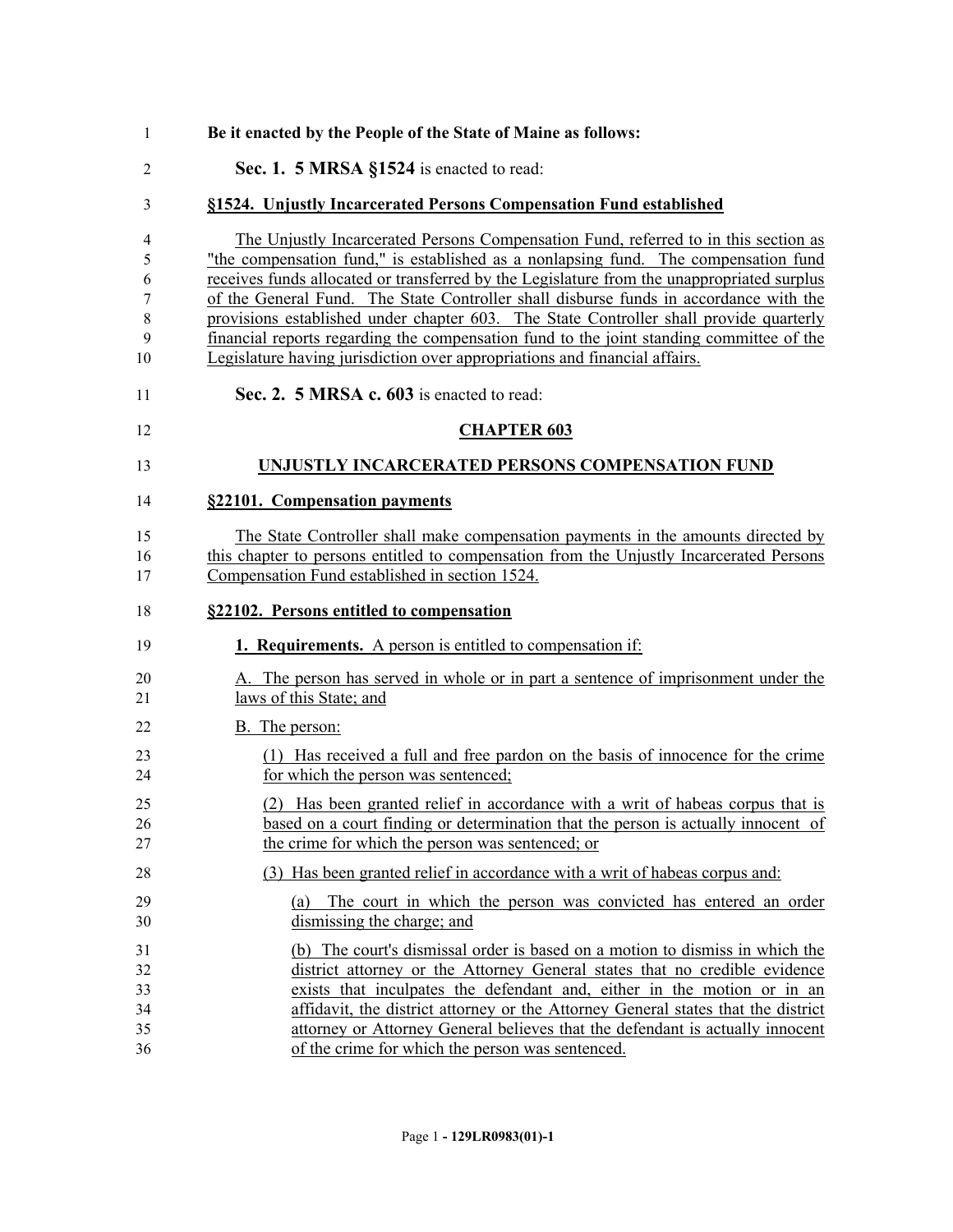| 1              | 2. Concurrent sentence. A person is not entitled to compensation under subsection          |
|----------------|--------------------------------------------------------------------------------------------|
| $\overline{c}$ | 1 for any part of a sentence of imprisonment during which the person was also serving a    |
| 3              | concurrent sentence for another crime to which subsection 1 does not apply.                |
| $\overline{4}$ | 3. Deceased person. If a deceased person would be entitled to compensation under           |
| 5              | subsection 1 if living, including a person who received a posthumous pardon, the person's  |
| 6              | heirs, legal representatives and estate are entitled to lump-sum compensation under        |
| 7              | section 22106.                                                                             |
| 8              | §22103. Notice to person entitled to compensation                                          |
| 9              | <b>1. Information.</b> The Department of Corrections shall provide to each person          |
| 10             | entitled to compensation under section 22102, subsection 1 information, both orally and    |
| 11             | in writing, that includes:                                                                 |
| 12             | A. Guidance on how to obtain compensation under this chapter; and                          |
| 13             | B. A list of and contact information for nonprofit advocacy groups, identified by the      |
| 14             | Department of Corrections, that assist persons in filing claims for compensation           |
| 15             | under this chapter.                                                                        |
| 16             | 2. Timing. The Department of Corrections shall provide the information required            |
| 17             | under subsection 1:                                                                        |
| 18             | A. At the time of the release of the person from imprisonment; or                          |
| 19             | B. As soon as practicable after the Department of Corrections has reason to believe        |
| 20             | that the person is entitled to compensation under section 22102, subsection 1.             |
| 21             | §22104. Limitation on time to file                                                         |
| 22             | A person seeking compensation under this chapter must file an application with the         |
| 23             | State Controller for compensation under this chapter not later than the 3rd year after the |
| 24             | date:                                                                                      |
| 25             | 1. Pardon. The person on whose imprisonment the claim is based received a full             |
| 26             | and free pardon as provided by section 22102, subsection 1, paragraph B, subparagraph      |
| 27             | (1);                                                                                       |
| 28             | 2. Writ of habeas corpus. The application for a writ of habeas corpus of the person        |
| 29             | on whose imprisonment the claim is based was granted as provided by section 22102,         |
| 30             | subsection 1, paragraph B, subparagraph $(2)$ ; or                                         |
| 31             | 3. Order of dismissal. An order of dismissal was granted as provided by section            |
| 32             | 22102, subsection 1, paragraph B, subparagraph (3).                                        |
| 33             | §22105. Application procedure                                                              |
| 34             | <b>1. Application for compensation.</b> To apply for compensation under this chapter, a    |
| 35             | claimant must file with the State Controller:                                              |
|                |                                                                                            |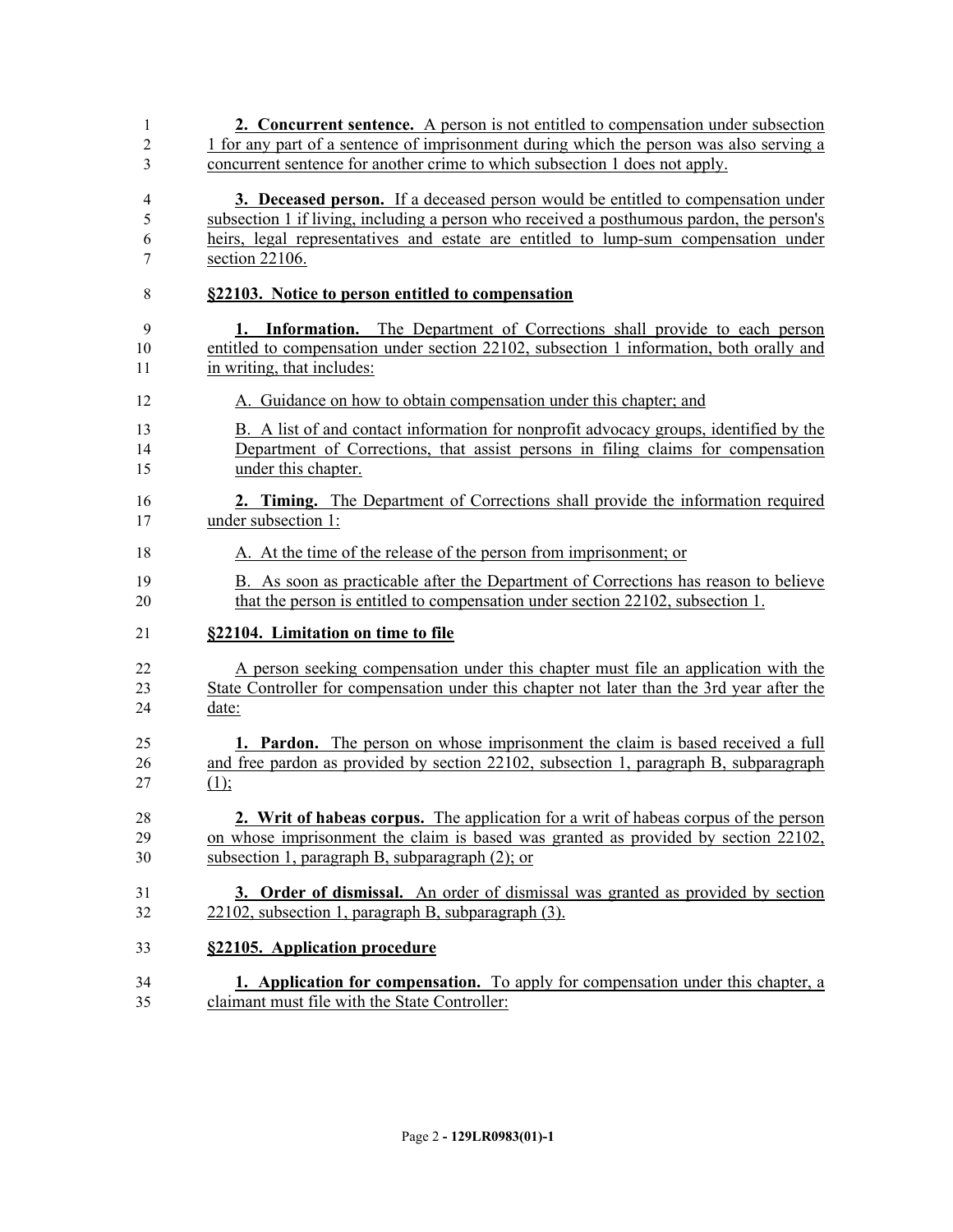| 1<br>2                   | An application for compensation provided for that purpose by the State<br>А.<br>Controller;     |
|--------------------------|-------------------------------------------------------------------------------------------------|
| 3                        | B. A verified copy of the pardon, court order, motion to dismiss and affidavit as               |
| $\overline{\mathcal{A}}$ | described in section 22102, subsection 1, paragraph B, as applicable, justifying the            |
| 5                        | application for compensation;                                                                   |
| 6                        | C. A statement provided by the Department of Corrections and any county or                      |
| 7                        | municipality that incarcerated the person on whose imprisonment the claim is based              |
| $\,$ $\,$                | in connection with the relevant sentence verifying the length of imprisonment; and              |
| 9                        | D. If applicable, a statement from the Department of Public Safety, State Bureau of             |
| 10                       | Identification verifying the registration as a sex offender of the person on whose              |
| 11                       | imprisonment the claim is based and length of registration.                                     |
| 12                       | 2. Determination. The State Controller shall determine:                                         |
| 13                       | A. The eligibility of the claimant pursuant to subsection 3; and                                |
| 14                       | B. The amount of compensation owed to an eligible claimant pursuant to section                  |
| 15                       | 22106.                                                                                          |
| 16                       | 3. Basis of determination. In determining the eligibility of a claimant, the State              |
| 17                       | Controller shall consider only the verified copies of documents filed under subsection 1,       |
| 18                       | paragraph B. If the filed documents do not clearly indicate that the person is entitled to      |
| 19                       | compensation under section 22102, subsection 1, paragraph B, the State Controller shall         |
| 20                       | deny the claim. The State Controller's duty to determine the eligibility of a claimant          |
| 21                       | under this section is purely ministerial.                                                       |
| 22                       | 4. Determination within 45 days. The State Controller must make a determination                 |
| 23                       | of eligibility and the amount owed as required by subsection 2 not later than the 45th day      |
| 24                       | after the date an application is received.                                                      |
| 25                       | <b>5. Denial of claim.</b> If the State Controller denies the claim, the State Controller shall |
| 26                       | state the reason for the denial. Not later than the 30th day after the date the denial is       |
| 27                       | received, the claimant shall submit an application to resolve any problem identified. Not       |
| 28                       | later than the 45th day after the date an application is received under this subsection, the    |
| 29                       | State Controller shall determine the claimant's eligibility and the amount owed.                |
| 30                       | 6. Action for mandamus. If the State Controller denies a claim after the claimant               |
| 31                       | submits an application under subsection 5, the claimant may bring an action for                 |
| 32                       | mandamus.                                                                                       |
| 33                       | §22106. Amount of compensation                                                                  |
| 34                       | 1. Compensation; time served. A person who meets the requirements of section                    |
| 35                       | $22102$ is entitled to compensation in an amount equal to \$25,000 multiplied by the            |
| 36                       | number of years served in imprisonment, expressed as a fraction to reflect partial years.       |
| 37                       | 2. Compensation; registration as sex offender. A person who, after serving a                    |
| 38                       | sentence of imprisonment in this State for which the person is entitled to compensation         |
| 39                       | under subsection 1, was required to register as a sex offender is entitled to additional        |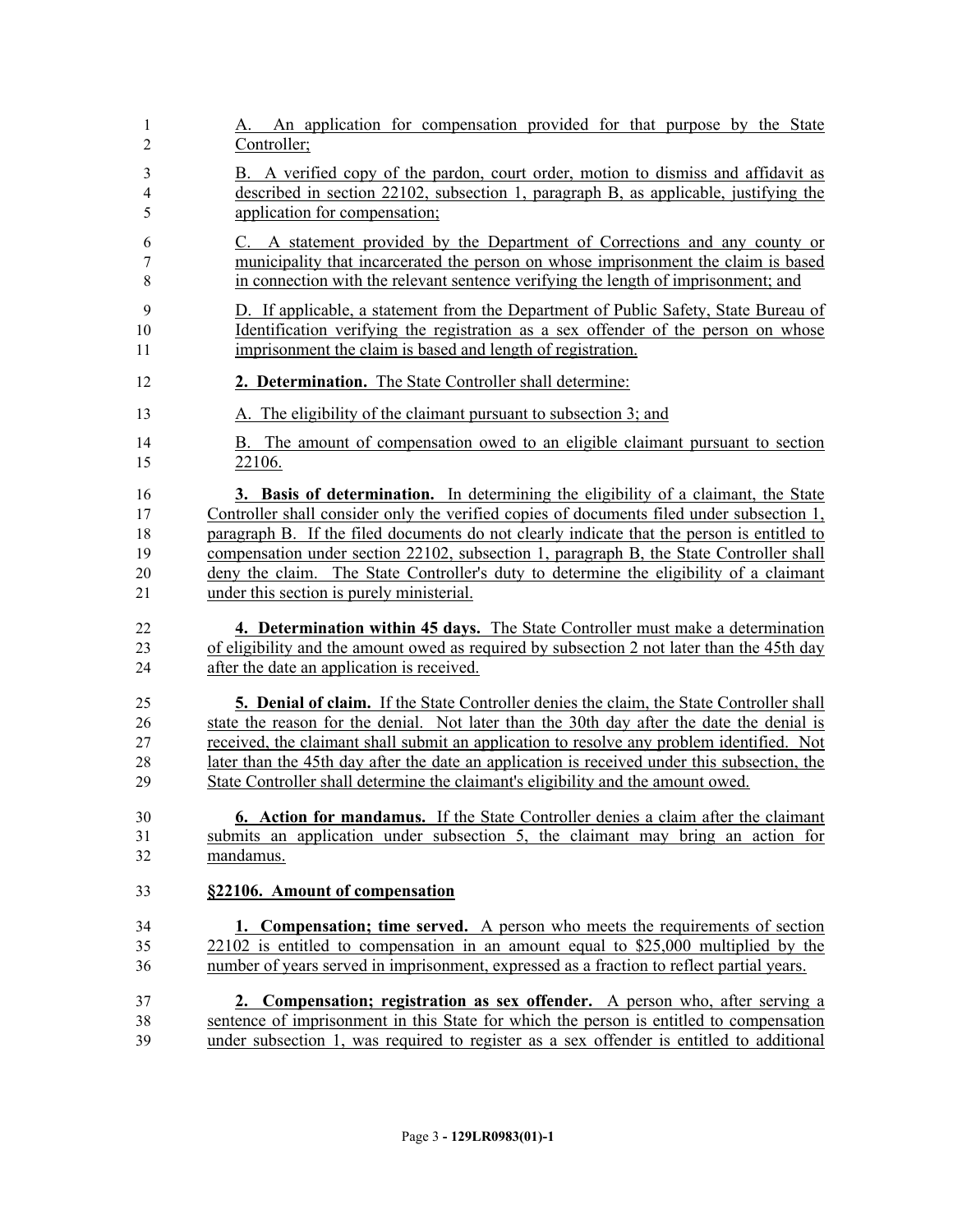compensation in an amount equal to \$10,000 multiplied by the number of years served as a registered sex offender, expressed as a fraction to reflect partial years.

#### **§22107. Payment of compensation**

 **1. Choice of compensation.** A person entitled to compensation under section 22102, subsection 1 may choose a lump-sum payment or annuity payments as provided in subsection 2.

 **2. Annuity payments.** Annuity payments under this subsection are based on a present value sum equal to the amount to which the person is entitled under section 22106, subsections 1 and 2 and are payable in equal monthly installments actuarially estimated for the life of the claimant until paid in full.

 Annuity payments under this subsection must be based on a 5% per annum interest rate and other actuarial factors within the discretion of the State Controller. Annuity payments under this subsection may not be accelerated, deferred, increased or decreased. A person entitled to annuity payments under this subsection may not sell, mortgage or otherwise encumber, or anticipate the payments, wholly or partly, by assignment or otherwise.

#### **§22108. Exceptions to immunity**

 Notwithstanding any immunity of the State from suit or liability, including the Maine Tort Claims Act, the State is liable for the unjust incarceration of a person as provided in this chapter.

- **Sec. 3. 14 MRSA c. 747,** as amended, is repealed.
- 

#### **SUMMARY**

 This bill creates the Unjustly Incarcerated Persons Compensation Fund and establishes compensation amounts and a process for the application for and determination of compensation. The bill establishes compensation of \$25,000 per year of unjust incarceration and \$10,000 for each year that the person eligible for compensation was required to register as a sex offender.

- The bill provides for compensation payments to be made in a lump sum, and only in a lump sum in the case of a deceased person, or as an annuity.
- A person is eligible to seek compensation if the person has served in whole or in part a sentence of imprisonment under the laws of this State and the person has:
- 1. Received a full and free pardon on the basis of innocence for the crime for which the person was sentenced;
- 2. Has been granted relief in accordance with a writ of habeas corpus that is based on a court finding or determination that the person is actually innocent of the crime for which the person was sentenced; or